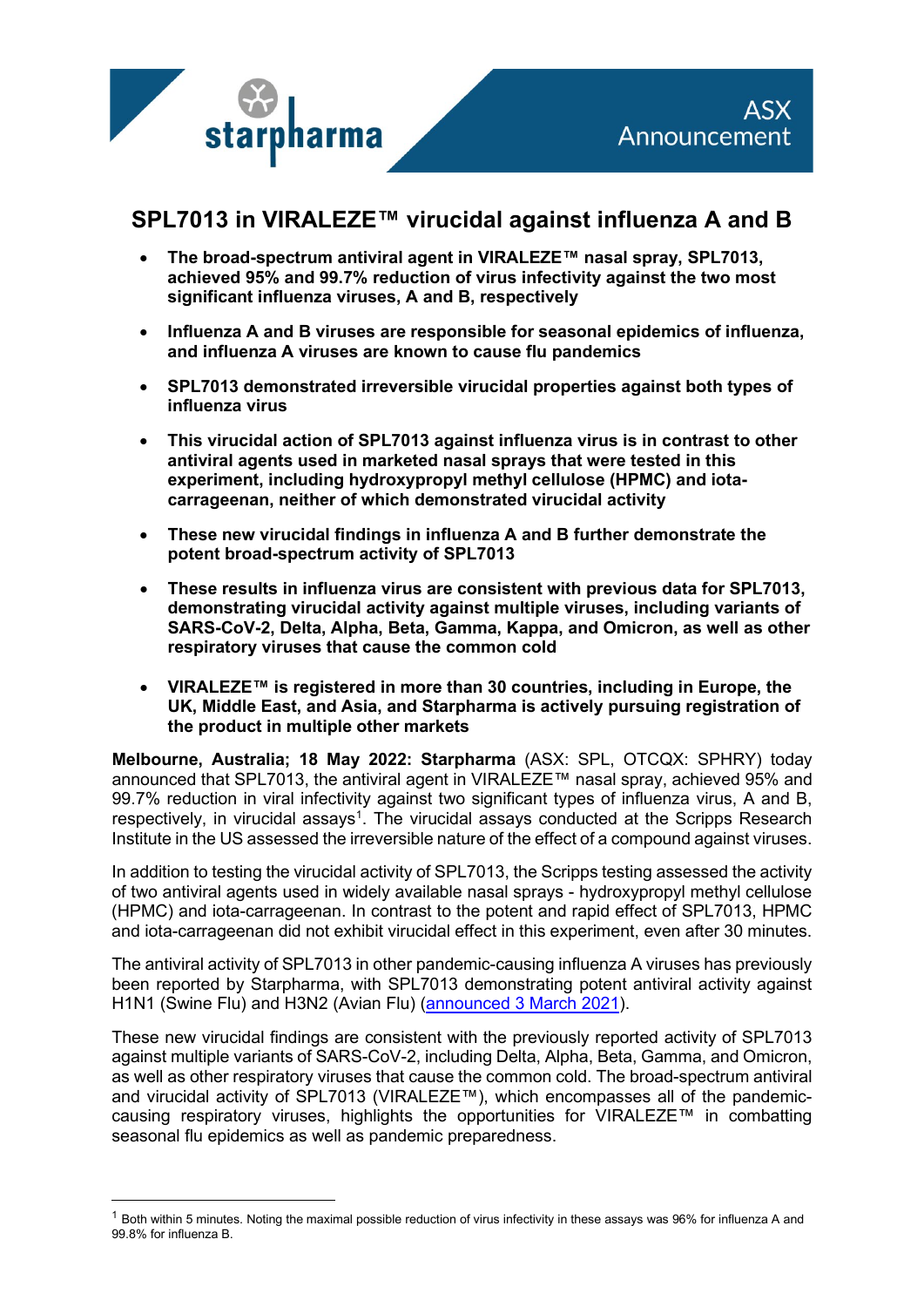

The rapid virucidal effect of SPL7013 against multiple respiratory viruses, including influenza viruses and multiple variants of SARS-CoV-2, is a positive and differentiating feature of VIRALEZE™ compared with other antiviral compounds used in marketed nasal sprays. The excellent stability of SPL7013 and room temperature storage of VIRALEZE™ are also significant advantages for the product.

Dr Jackie Fairley, CEO of Starpharma, commented:

*"Influenza is one of the most common respiratory infections globally, resulting in high rates of morbidity and mortality. Starpharma is pleased to share these new results in influenza for SPL7013, the agent in VIRALEZE™. Of particular note is the superior performance of SPL7013, which demonstrated highly potent and rapid virucidal activity in influenza A and B compared to other antiviral agents used in widely available nasal sprays."*

# **Experimental Details**

In the virucidal assays, SPL7013 (1, 3 and 10 mg/mL), iota-carrageenan (1.2 mg/mL) or HPMC (10 mg/mL) were incubated with influenza A (H1N1 pandemic strain) or influenza B (Victoria) strains before virus was pelleted to separate and neutralise the compound in solution. The treated virus was then re-suspended and added to MDCK cells for quantitation of infectious virus by plaque assay (plaque forming units [pfu]/mL). Virus controls, which were not exposed to test compounds, were run in parallel.

SPL7013 at 10 mg/mL (the concentration of SPL7013 in VIRALEZE™) achieved up to 95% and 99.7% reduction in infectious virus compared with virus control against influenza A and B, respectively (see Table 1).

| Virus: SPL7013 Incubation<br>Time | <b>Percent Reduction* in</b><br>Infectious Influenza A vs<br>Virus Control <sup>^</sup> | <b>Percent Reduction* in</b><br>Infectious Influenza B vs<br>Virus Control <sup>^</sup> |
|-----------------------------------|-----------------------------------------------------------------------------------------|-----------------------------------------------------------------------------------------|
| 1 minute                          | 92.1%                                                                                   | 99.4%                                                                                   |
| 5 minutes                         | 95.0%                                                                                   | 99.7%                                                                                   |
| 15 minutes                        | 93.7%                                                                                   | 99.6%                                                                                   |
| 30 minutes                        | 95.0%                                                                                   | 994%                                                                                    |

**Table 1. Percent reduction\* in infectious influenza A and B after incubation with SPL7013 at 10 mg/mL (concentration in VIRALEZE™)**

^virus without exposure to SPL7013

\*Noting the maximal possible reduction of virus infectivity in these assays was 96% for influenza A and 99.8% for influenza B

In contrast, iota-carrageenan and HPMC, which are antiviral components of widely marketed nasal sprays, did not reduce influenza A or B virus infectivity irreversibly, even after 30 minutes' incubation with virus (see Figures 1 and 2 for comparison of SPL7013 with HPMC).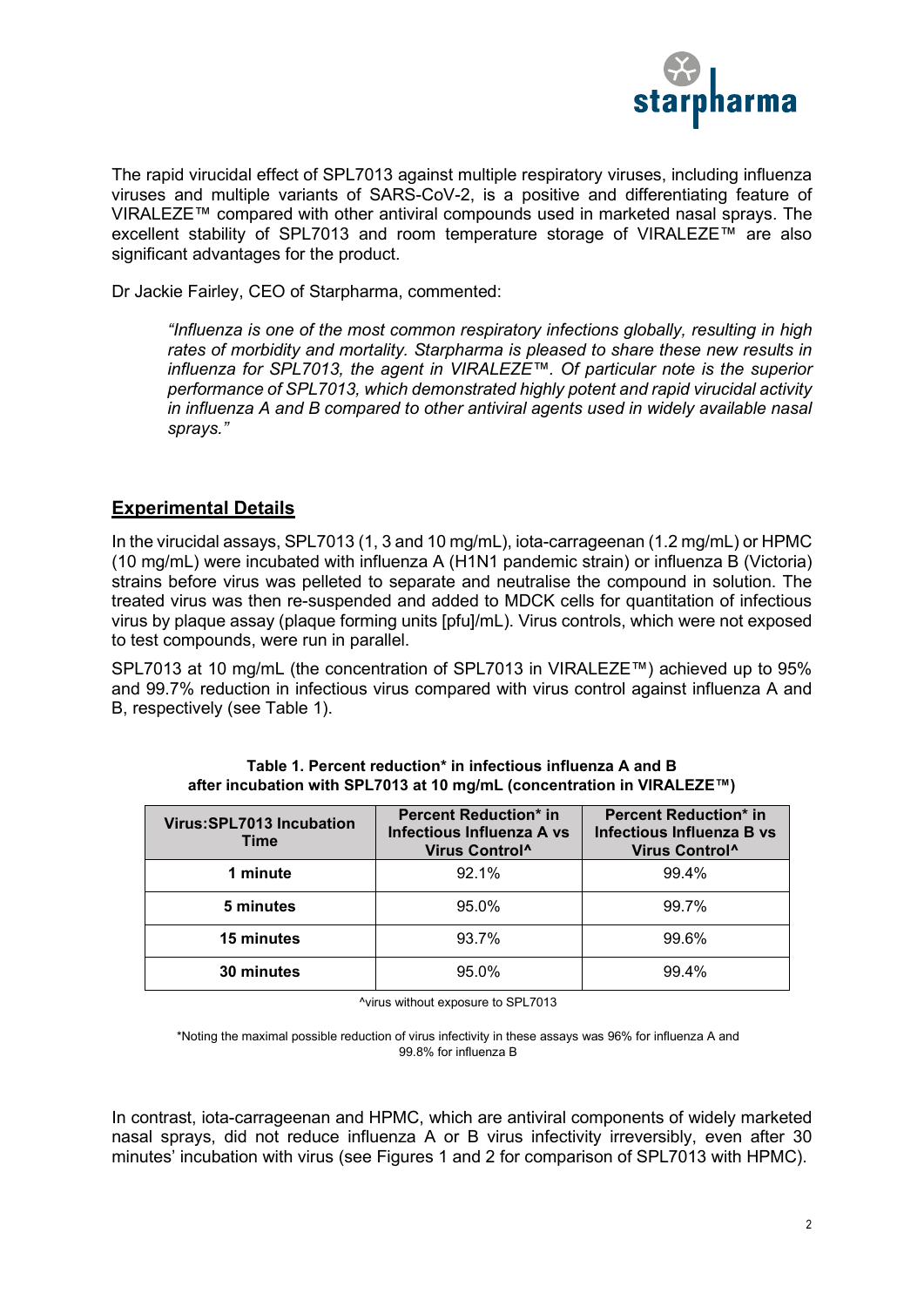





Graph shows influenza A infectivity following 30 mins' incubation of virus with SPL7013 (0, 1, 3 or 10 mg/mL) or HPMC (0 or 10 mg/mL); Curves calculated using GraphPad Prism 9.3.1

**Figure 2. Infectivity of influenza B virus (log10 pfu/mL) following incubation with SPL7013 or HPMC (mg/mL)**



Graph shows influenza B infectivity following 30 mins' incubation of virus with SPL7013 (0, 1, 3 or 10 mg/mL) or HPMC (0 or 10 mg/mL); Curves calculated using GraphPad Prism 9.3.1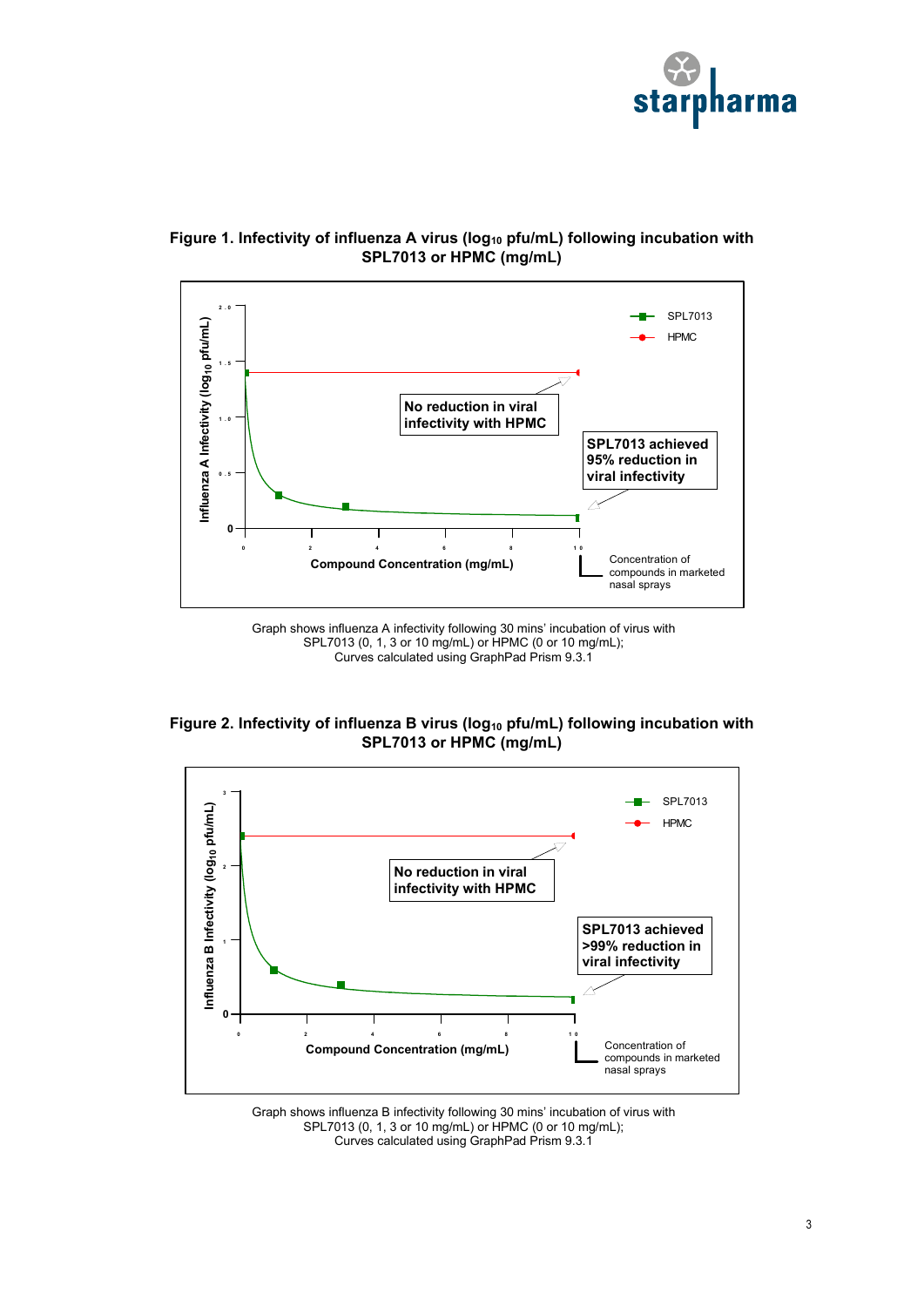

### **VIRALEZE™ Antiviral Nasal Spray**

VIRALEZE™ is a broad-spectrum antiviral nasal spray. The antiviral agent in VIRALEZE™, referred to as SPL7013, has been shown to have potent antiviral and virucidal activity in multiple respiratory viruses, including virucidal activity in multiple variants of SARS-CoV-2, including Omicron and Delta, as well as influenza viruses A and B, in laboratory studies. VIRALEZE™ is applied in the nose to provide a physical barrier - between viruses and the nasal mucous membrane - that traps and blocks virus.

VIRALEZE™ is now registered as a medical device in more than 30 countries, including in Europe, the UK, Asia, and the Middle East, and available in certain markets online. Product claims may differ by market. VIRALEZE™ is partnered with LloydsPharmacy in the UK, ADMENTA Italia Group in Italy, HealthCo/TBL in Vietnam, and E&N in countries in the Middle East. VIRALEZE™ is not approved for sale or supply in Australia.

*VIRALEZE™ was developed with the support of \$1 million in funding by the Australian Government's Medical Research Future Fund (MRFF) Biomedical Translation Bridge (BTB) Program, with support from UniQuest.*

#### **About Starpharma**

Starpharma Holdings Limited (ASX:SPL, OTCQX:SPHRY) is a global biopharmaceutical company and a world leader in the development of new pharmaceutical and medical products based on proprietary polymers called dendrimers, with programs for respiratory viruses, DEP® drug delivery and VivaGel®. Starpharma has developed VIRALEZE™, an antiviral nasal spray that is registered for sale in >30 countries, including in Europe, Asia, and the Middle East, and available outside Australia in certain markets online. VIRALEZE™ is not approved for sale or supply in Australia. SPL7013 is utilised in approved products - the VivaGel® condom and VivaGel® BV. VivaGel® products have been licensed in >160 countries, are registered in >45 countries and available for sale in the UK, Europe, Japan, South East Asia, South Africa, Australia and New Zealand.

As a leading company in dendrimer-based drug delivery, Starpharma's proprietary drug delivery platform technology, DEP®, is being used to improve pharmaceuticals, to reduce toxicities and enhance their performance. There are numerous internal and partnered programs underway to develop DEP® versions of existing drugs, particularly in the area of anti-cancer therapies. DEP® partnerships include oncology programs with AstraZeneca, with Merck & Co., Inc., in the area of Antibody Drug Conjugates (ADCs), with Chase Sun in the area of antiinfectives and other world leading pharmaceutical companies. Starpharma's partnered DEP® programs have the potential to generate significant future milestones and royalties.

## [Starpharma.com](http://www.starpharma.com/) | [Twitter](https://twitter.com/Starpharma_ASX) | LinkedIn

**Media: Sumit Media** Grant Titmus Mob: +61 419 388 161 [grant@sumitmedia.com.au](mailto:grant@sumitmedia.com.au) **Starpharma Holdings Limited** Dr Jackie Fairley, Chief Executive Officer Nigel Baade, CFO and Company Secretary +61 3 8532 2704 [investor.relations@starpharma.com](mailto:investor.relations@starpharma.com) 4-6 Southampton Crescent Abbotsford Vic 3067

**Disclosure**

This ASX Announcement was authorised for release by the Chairman, Mr Rob Thomas